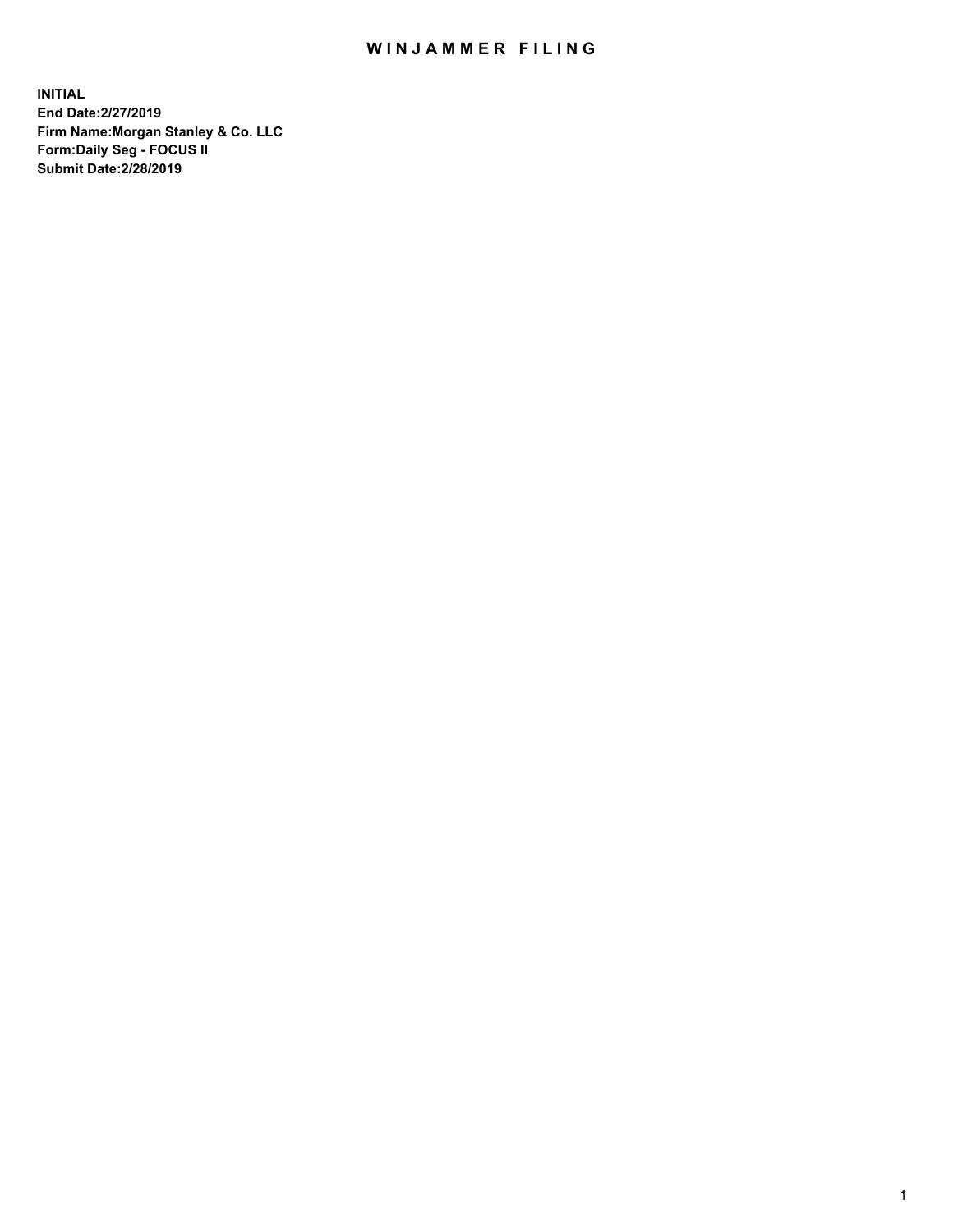**INITIAL End Date:2/27/2019 Firm Name:Morgan Stanley & Co. LLC Form:Daily Seg - FOCUS II Submit Date:2/28/2019 Daily Segregation - Cover Page**

| Name of Company                                                                                                                                                                                                                                                                                                                | Morgan Stanley & Co. LLC                               |
|--------------------------------------------------------------------------------------------------------------------------------------------------------------------------------------------------------------------------------------------------------------------------------------------------------------------------------|--------------------------------------------------------|
| <b>Contact Name</b>                                                                                                                                                                                                                                                                                                            | <b>Ikram Shah</b>                                      |
| <b>Contact Phone Number</b>                                                                                                                                                                                                                                                                                                    | 212-276-0963                                           |
| <b>Contact Email Address</b>                                                                                                                                                                                                                                                                                                   | Ikram.shah@morganstanley.com                           |
| FCM's Customer Segregated Funds Residual Interest Target (choose one):<br>a. Minimum dollar amount: ; or<br>b. Minimum percentage of customer segregated funds required:% ; or<br>c. Dollar amount range between: and; or<br>d. Percentage range of customer segregated funds required between:% and%.                         | 235,000,000<br><u>0</u><br>0 <sup>0</sup><br><u>00</u> |
| FCM's Customer Secured Amount Funds Residual Interest Target (choose one):<br>a. Minimum dollar amount: ; or<br>b. Minimum percentage of customer secured funds required:%; or<br>c. Dollar amount range between: and; or<br>d. Percentage range of customer secured funds required between:% and%.                            | 140,000,000<br><u>0</u><br><u>00</u><br>0 <sub>0</sub> |
| FCM's Cleared Swaps Customer Collateral Residual Interest Target (choose one):<br>a. Minimum dollar amount: ; or<br>b. Minimum percentage of cleared swaps customer collateral required:% ; or<br>c. Dollar amount range between: and; or<br>d. Percentage range of cleared swaps customer collateral required between:% and%. | 92,000,000<br><u>0</u><br><u>00</u><br>0 <sub>0</sub>  |

Attach supporting documents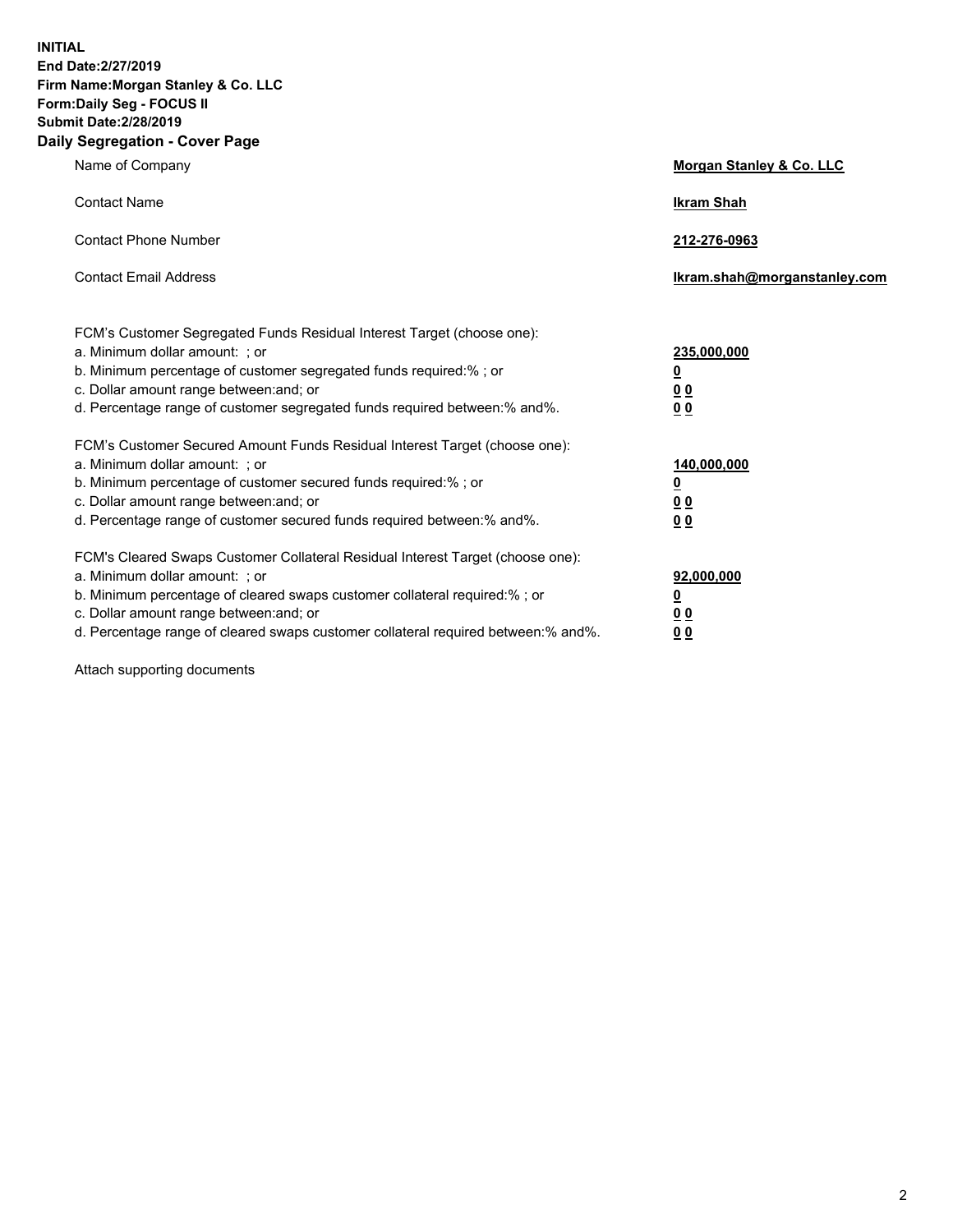## **INITIAL End Date:2/27/2019 Firm Name:Morgan Stanley & Co. LLC Form:Daily Seg - FOCUS II Submit Date:2/28/2019 Daily Segregation - Secured Amounts** Foreign Futures and Foreign Options Secured Amounts Amount required to be set aside pursuant to law, rule or regulation of a foreign government or a rule of a self-regulatory organization authorized thereunder 1. Net ledger balance - Foreign Futures and Foreign Option Trading - All Customers A. Cash **2,891,759,535** [7315] B. Securities (at market) **2,023,878,707** [7317] 2. Net unrealized profit (loss) in open futures contracts traded on a foreign board of trade **414,518,983** [7325] 3. Exchange traded options a. Market value of open option contracts purchased on a foreign board of trade **11,990,240** [7335] b. Market value of open contracts granted (sold) on a foreign board of trade **-12,587,167** [7337] 4. Net equity (deficit) (add lines 1. 2. and 3.) **5,329,560,298** [7345] 5. Account liquidating to a deficit and account with a debit balances - gross amount **35,937,159** [7351] Less: amount offset by customer owned securities **-34,631,436** [7352] **1,305,723** 6. Amount required to be set aside as the secured amount - Net Liquidating Equity Method (add lines 4 and 5) 7. Greater of amount required to be set aside pursuant to foreign jurisdiction (above) or line 6. FUNDS DEPOSITED IN SEPARATE REGULATION 30.7 ACCOUNTS 1. Cash in banks A. Banks located in the United States **282,188,162** [7500] B. Other banks qualified under Regulation 30.7 **1,063,465,706** [7520] **1,345,653,868** 2. Securities A. In safekeeping with banks located in the United States **111,126,416** [7540] B. In safekeeping with other banks qualified under Regulation 30.7 **0** [7560] **111,126,416** [7570] 3. Equities with registered futures commission merchants A. Cash **6,291,547** [7580] B. Securities **0** [7590]

- C. Unrealized gain (loss) on open futures contracts **2,342,033** [7600]
- D. Value of long option contracts **0** [7610]
- E. Value of short option contracts **0** [7615] **8,633,580** [7620]
- 4. Amounts held by clearing organizations of foreign boards of trade
	- A. Cash **0** [7640]
	- B. Securities **0** [7650]
	- C. Amount due to (from) clearing organization daily variation **0** [7660]
	- D. Value of long option contracts **0** [7670]
	- E. Value of short option contracts **0** [7675] **0** [7680]
- 5. Amounts held by members of foreign boards of trade
	-
	-
	- C. Unrealized gain (loss) on open futures contracts **412,176,951** [7720]
	- D. Value of long option contracts **11,990,240** [7730]
	- E. Value of short option contracts **-12,587,167** [7735] **4,056,030,527**
- 6. Amounts with other depositories designated by a foreign board of trade **0** [7760]
- 7. Segregated funds on hand **0** [7765]
- 8. Total funds in separate section 30.7 accounts **5,521,444,391** [7770]
- 9. Excess (deficiency) Set Aside for Secured Amount (subtract line 7 Secured Statement Page 1 from Line 8)
- 10. Management Target Amount for Excess funds in separate section 30.7 accounts **140,000,000** [7780]
- 11. Excess (deficiency) funds in separate 30.7 accounts over (under) Management Target **50,578,370** [7785]

**0** [7305]

[7354] **5,330,866,021** [7355]

**5,330,866,021** [7360]

[7530]

 A. Cash **1,731,698,212** [7700] B. Securities **1,912,752,291** [7710] [7740] **190,578,370** [7380]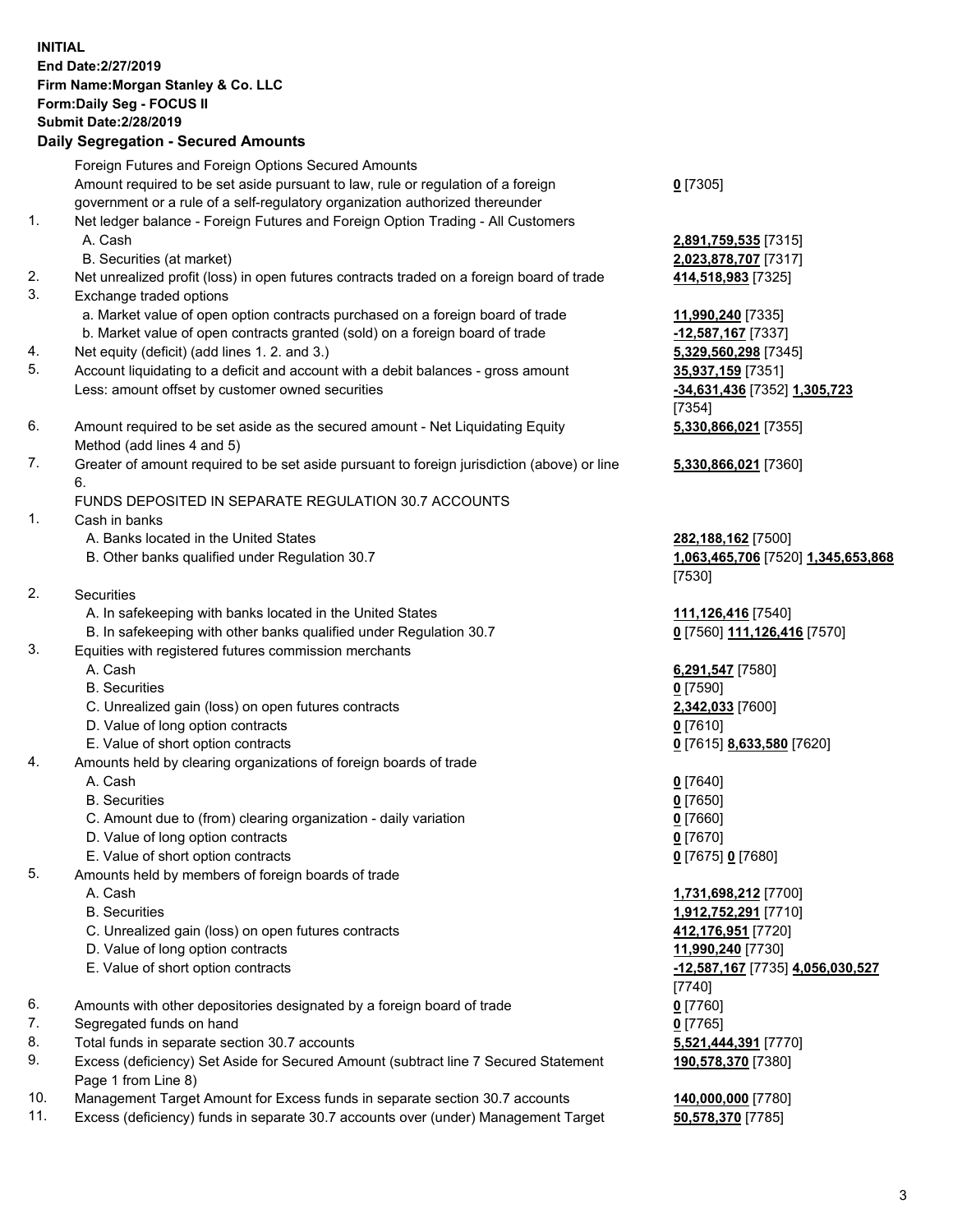**INITIAL End Date:2/27/2019 Firm Name:Morgan Stanley & Co. LLC Form:Daily Seg - FOCUS II Submit Date:2/28/2019 Daily Segregation - Segregation Statement** SEGREGATION REQUIREMENTS(Section 4d(2) of the CEAct) 1. Net ledger balance A. Cash **7,987,215,731** [7010] B. Securities (at market) **6,215,664,751** [7020] 2. Net unrealized profit (loss) in open futures contracts traded on a contract market **2,036,508,848** [7030] 3. Exchange traded options A. Add market value of open option contracts purchased on a contract market **255,437,964** [7032] B. Deduct market value of open option contracts granted (sold) on a contract market **-227,776,876** [7033] 4. Net equity (deficit) (add lines 1, 2 and 3) **16,267,050,418** [7040] 5. Accounts liquidating to a deficit and accounts with debit balances - gross amount **447,631,400** [7045] Less: amount offset by customer securities **-444,894,445** [7047] **2,736,955** [7050] 6. Amount required to be segregated (add lines 4 and 5) **16,269,787,373** [7060] FUNDS IN SEGREGATED ACCOUNTS 7. Deposited in segregated funds bank accounts A. Cash **4,051,929,170** [7070] B. Securities representing investments of customers' funds (at market) **0** [7080] C. Securities held for particular customers or option customers in lieu of cash (at market) **548,894,363** [7090] 8. Margins on deposit with derivatives clearing organizations of contract markets A. Cash **6,362,146,739** [7100] B. Securities representing investments of customers' funds (at market) **0** [7110] C. Securities held for particular customers or option customers in lieu of cash (at market) **5,666,770,388** [7120] 9. Net settlement from (to) derivatives clearing organizations of contract markets **-110,151,223** [7130] 10. Exchange traded options A. Value of open long option contracts **255,437,964** [7132] B. Value of open short option contracts **-227,776,876** [7133] 11. Net equities with other FCMs A. Net liquidating equity **10,040,898** [7140] B. Securities representing investments of customers' funds (at market) **0** [7160] C. Securities held for particular customers or option customers in lieu of cash (at market) **0** [7170] 12. Segregated funds on hand **0** [7150] 13. Total amount in segregation (add lines 7 through 12) **16,557,291,423** [7180] 14. Excess (deficiency) funds in segregation (subtract line 6 from line 13) **287,504,050** [7190]

- 15. Management Target Amount for Excess funds in segregation **235,000,000** [7194]
- 16. Excess (deficiency) funds in segregation over (under) Management Target Amount Excess

**52,504,050** [7198]